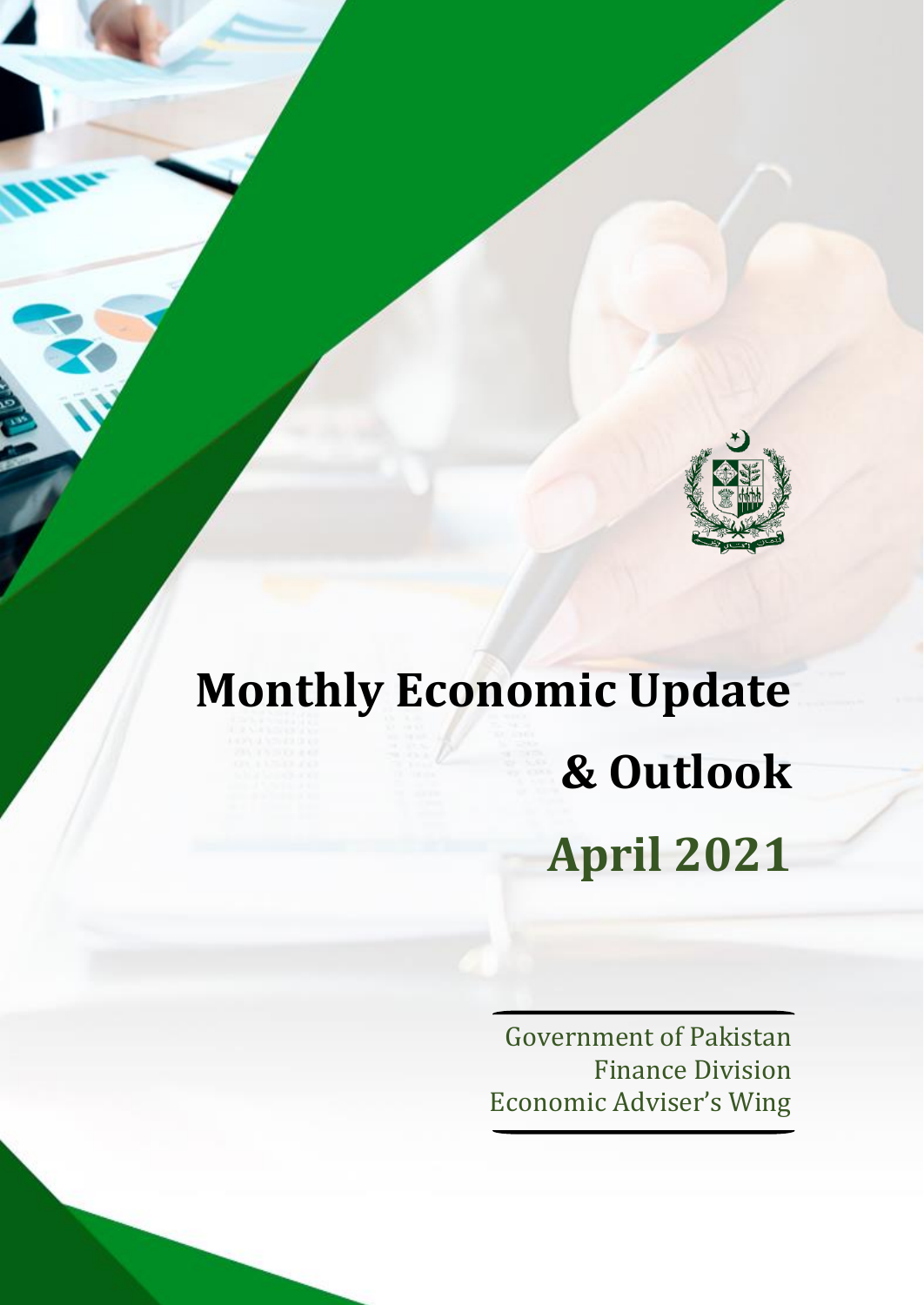

## **Contents**

| 2  |
|----|
| 8  |
| 10 |
| 11 |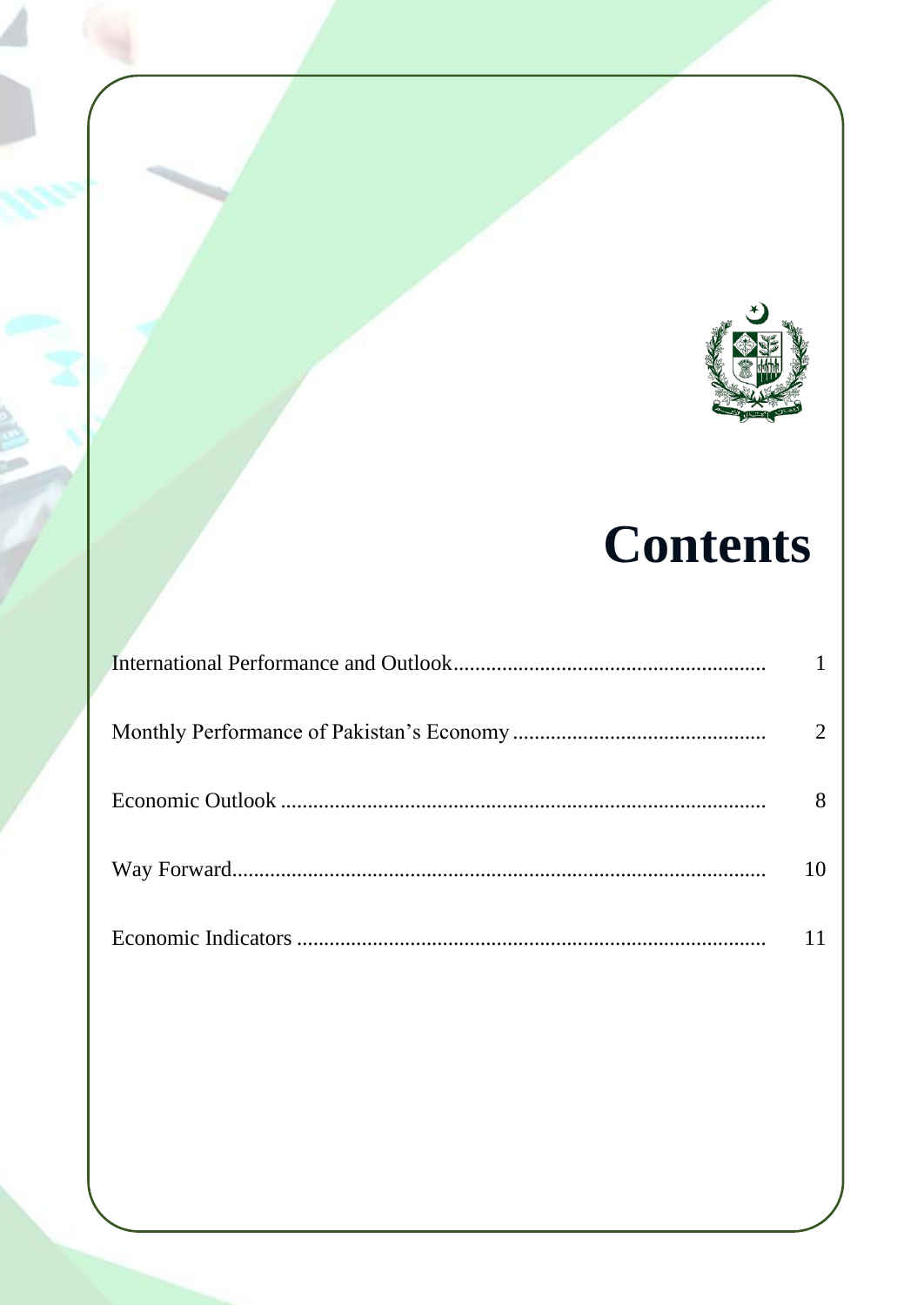#### **1. International Performance and Outlook**

Amid vaccination, hopes of rapid, broad-based recovery have been tempered by the third wave of the pandemic. The third wave of the virus is still taking a toll on different parts of the world, especially the Asia-Pacific region. Pakistan is also currently grappling with the fresh wave of COVID-19 although prior to that a significant drop in infections was reported.

The Weekly Economic Index (WEI) of the Federal Reserves Bank of New York observed a significant upward trend since last week of Mar 2021 while 11 percent growth was observed in second week of Apr 2021 (Fig - 1). This strong growth in the index indicates strong economic rebound in the US which comes on the back of an acceleration in retail sales and job



creation. These are also enhanced by strong base effects: the lockdowns and other measures that limited economic activity in Mar/Apr 2020 when the COVID-19 pandemic spread, was not anymore in place in the same vigour. Further, it can be deduced that US stimulus package is not only shaping up growth within US but also helping the growth of countries in the region.

This recovery can also be confirmed by the US Composite leading Indicator (CLI) compiled by the OECD, available up to Mar 2021 which has increased and is expected to continue to climb further in April. Among other Pakistan's main export markets, in the Euro Area, although there is speed of vaccinations but the extent of the fiscal stimulus is less strong. However, China's CLI further improved in Mar 2021. Conclusively, all CLI are well above their levels attained in Mar 2020 as shown in Fig – 2. Thus from WEI and CLI, economic recovery in US and China is expected which will significantly contribute to global growth in 2021.



As the U.S. government ramped up nationwide COVID-19 vaccination, the rally in U.S. stock markets gathered pace and the S&P 500 notched a new record high, closing at 4,141 points on Apr 13, 2021. Meanwhile the CBOE VIX popularly known as the fear gauge of Wall Street—closed at 16.65 on Apr 13, its lowest level in 14 months. (Fig – 3)



Global Sector PMI™ data from IHS Markit revealed growth in output across 19 of the 21 detailed sectors monitored in Mar 2021.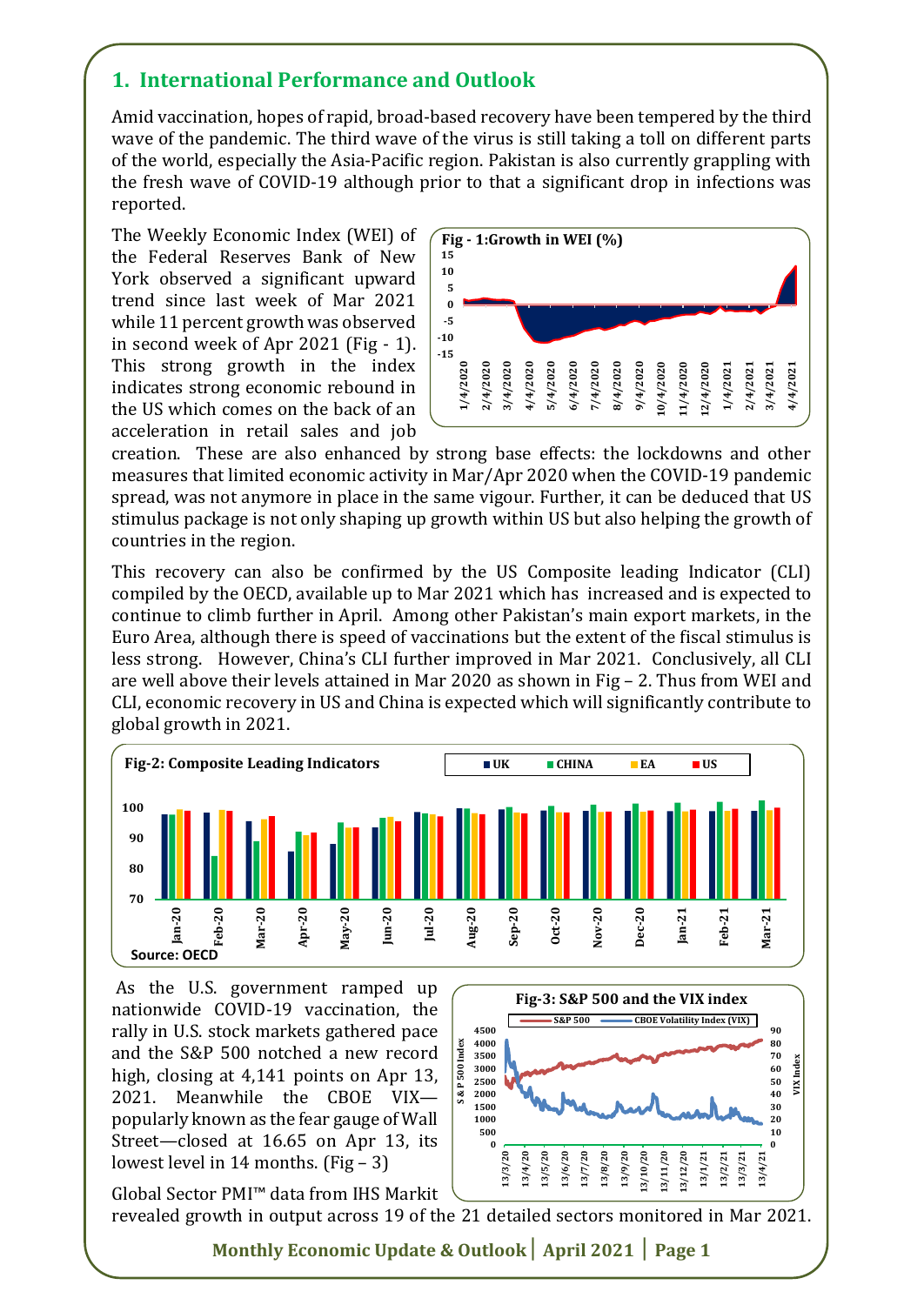The fastest growth was registered in Technology Equipment, which posted a steep acceleration and the second-fastest expansion in four years. Finance-related sectors continued to perform strongly. Machinery & Equipment and Automobiles & Auto Parts also registered stronger growth. Notably, Transportation registered higher activity in March for the first time since Jul 2020. However, Tourism & Recreation and Telecommunication Services registered only marginal rates of contraction in the period under discussion.

Inflationary pressures are rising worldwide as a surge in demand is accompanied by widespread supply constraints in the provision of goods and services. A steep rise in consumer price inflation across the world in coming months is expected, most notably in the US, where prices charged for consumer goods rose sharply According to World Bank Commodities Price Data, commodity prices continued to rise in March however, its pace remained slower compared to previous months. Energy commodities increased 0.9 percent and non-energy prices rose 0.8 percent. Among subgroups, fertilizers rose 4.1 percent and precious metals fell 5.1 percent.

In context of Pakistan, the better prospects of global economic recovery will help in accelerating exports and workers remittances. However, rise in international commodities prices may build inflationary pressure in Pakistan. Vigilant government policies to control inflation through smooth domestic supply of essential goods along with Rs 7.8 billion of Ramazan package will mitigate the risk.

#### **2. Monthly Performance of Pakistan's Economy**

Although the third wave of the pandemic is pressure on recovery, however, timely decisions taken by the government especially smart lockdown policy is helping the economy to keep its pace of recovery.

#### **2.1 Real Sector**

#### **2.1-a Agriculture**

It was informed during the 16th meeting of Federal Committee on Agriculture (FCA) held on 8th April, 2021, that except production of Cotton (7.0 million bales), major Kharif crops surpassed the production targets of 2020-21 (Rice: 8.4 million tons, Sugarcane: 81.0 million tons and Maize: 8.4 million tons) which thus glorify agriculture performance. For Rabi season 2020-21, wheat crop production is estimated at 26.04 million tons, showing an increase of 3.1 percent against last year's production of 25.25 million tons. This increase in production is due to increase in area under cultivation attributed to the policy support, i.e., National Agriculture Emergency Program, increase in support price of wheat and availability of subsidized inputs for Rabi Crops 2020-21.

The agrarian inputs remained available at affordable prices during Rabi season. During Jul-Mar FY2021, agriculture credit disbursement increased by 4.6 percent to Rs 953.7 billion compared to Rs 912.2 billion of same period last year. Regarding farm tractors, as reported by Pakistan Automotive and Manufacturing Association (PAMA), during July –

Mar FY2021, its production increased significantly to 36,653 showing an increase of 57.5 percent while its sales also recorded an increase of 57.2 percent compared to corresponding period last year. According to IRSA, the irrigation water supply during Rabi (Oct-Mar) 2020-21, recorded at 31.21 MAF, higher by 7 percent, against the last year's supply of 29.20 MAF. The latest data for fertilizers reveals that during Oct – Feb FY 2021, urea off-take was 2,882 thousand tonnes showing an increase of 12.1 percent while DAP off-take remained 961 thousand tonnes during period under discussion.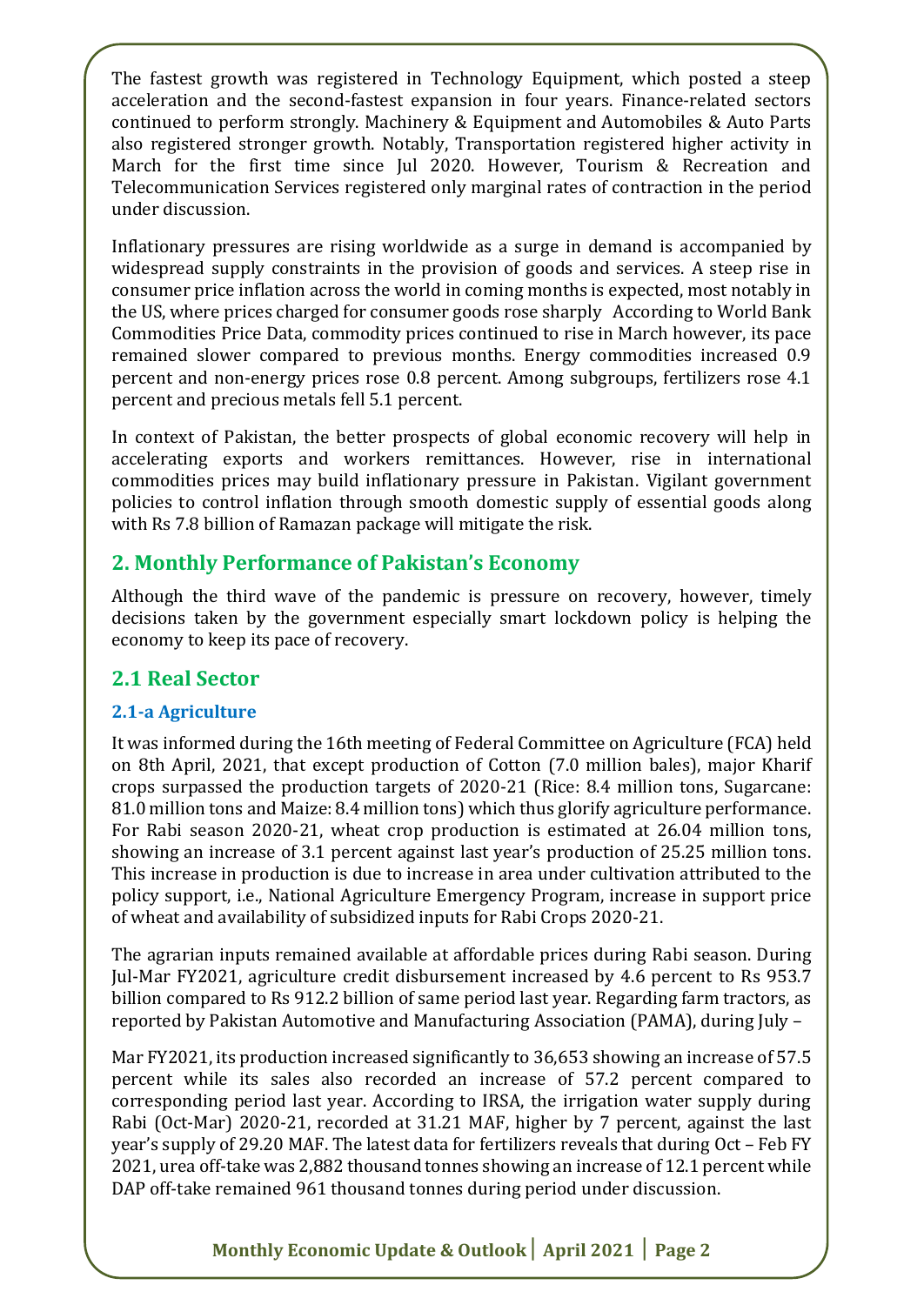#### **2.1-b Manufacturing**

LSM has surpassed its pre-COVID level of production in Feb FY 2021, witnessing 4.8 percent growth on YoY basis (-0.1 percent in Feb FY 2020). During Jul-Feb FY 2021, LSM grew by 7.5 percent (-2.8 percent last year).



In Feb FY 2021, on YoY basis, Textile, Food Beverages & Tobacco, Coke & Petroleum Products, Non-Metallic Mineral Products and Automobile grew by 3.0, 3.5, 42.7, 7.8 and 5.4 percent, respectively. Car production and sale increased by 20.1 and 31.5 percent respectively during Jul-Mar FY 2021 while tractor production and sale increased by 57.5 and 57.2 percent respectively. During Jul-Mar FY21, total cement dispatches increased by 17 percent to 43.3 million tons (37.0 million tons last year). Hence prudent government measures caused industrial sector rebound which will lay the foundation of almost 3 percent GDP growth in FY 2021.

#### **2.2 Inflation**

The Consumer Price Index (CPI) has increased by 9.1 percent on YoY basis in Mar 2021 as compared to 10.2 percent in Mar 2020 mainly due to an increase in prices of food items, clothing and footwear. On average it was recorded at 8.3 percent in the first nine months of the current fiscal year as against 11.5 percent during Jul-Mar FY 2020.



A few consumer items as well as energy prices slightly pushed up inflation in Mar 2021. The government has imported wheat and sugar to bridge shortfalls and improve supplies in the market.

Historically it has been observed that in Ramzan, due to market imperfection, inflationary pressures are observed. However, it is expected that government measures will contain inflation in coming months.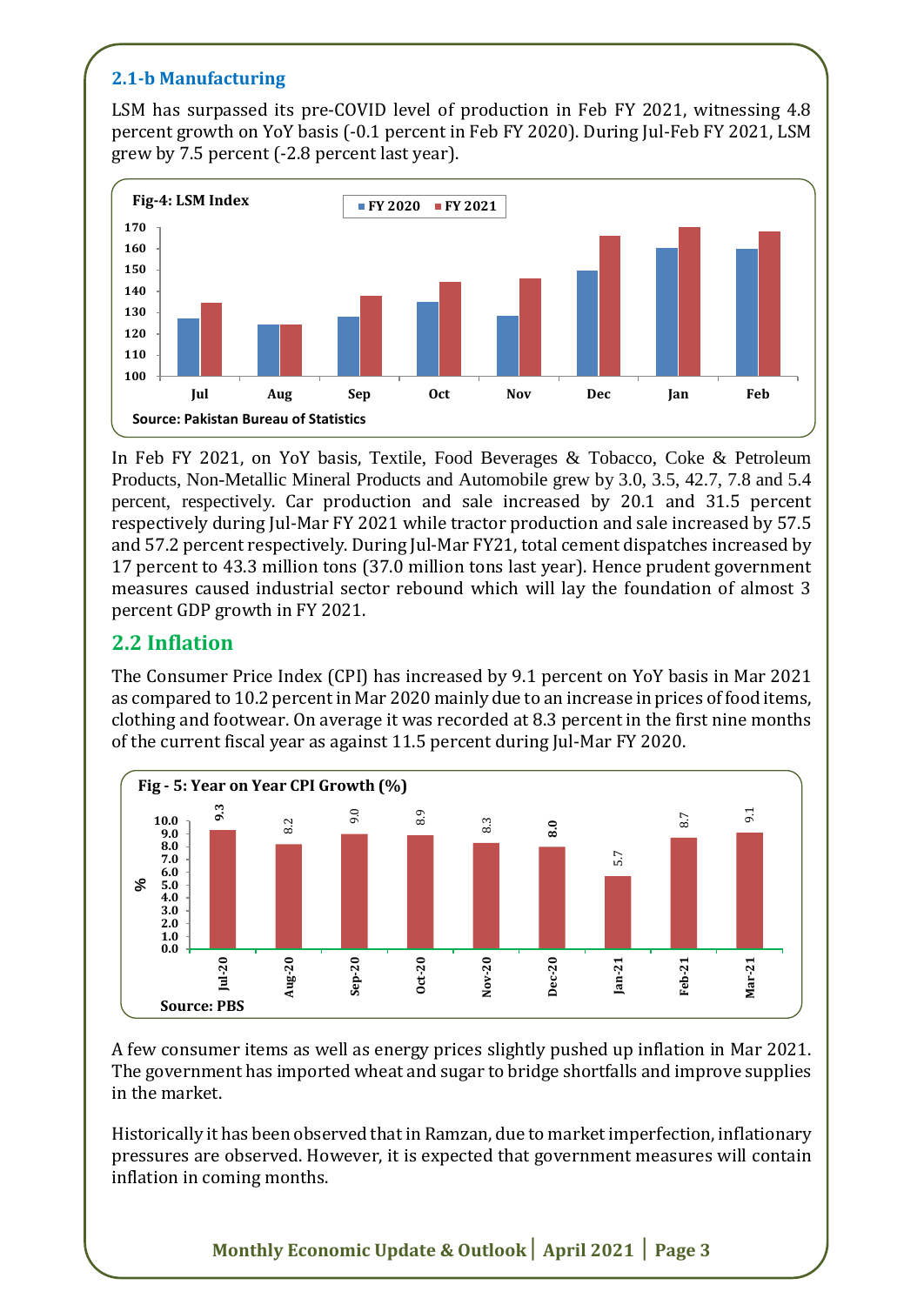### **2.3. Fiscal**

Despite higher mark-up payments and COVID-related expenditures, the fiscal sector continues to perform better as a result of the government's efforts to maintain fiscal discipline. The first eight months of the current fiscal year have witnessed an increase of 9.2 percent in net federal revenue receipts to reach Rs.2188 billion (Rs.2003 billion last year). Total expenditures grew by 1.3 percent to Rs.4132 billion during Jul-Feb, FY2021 (Rs.4079 billion last year). Thus the fiscal deficit has been contained to 3.5 percent of



GDP during Jul-Feb, FY2021 (- 3.7 percent of GDP last year). On the other hand, the primary balance posted a surplus of Rs.286 billion during Jul-Feb, FY2021 (Rs.104 billion last year) (Fig  $-6A$ ).

#### **Federal Board of Revenue – Smart Taxation Model**

FBR, at the start of the year, adopted a home-grown, well-thought out, and enforcement-oriented Smart Taxation Model, which implied pursuing revenue where it was latent. While STM allowed Tax Administration to continue focusing long-term objectives like economy and broadening of the tax base, in search of substantive revenue numbers, it shifted focus to identify about 3,500 big revenue yielding taxpayers – multinationals and big corporates, cluster them under a standardized, focused and professionally-oriented audit space, impose tax, get adjudicated, and then collect it. The approach warranted undertaking a number of key initiatives:

#### **(A) LTOs – Targeted Audit & Enforcement**

- o Over 3,750 "large cases" were moved from under the bird eye-view Regional Tax Offices (RTOs) – into the hawk eye-view – Large Taxpayers' Offices (LTO).
- A healthy tax demand of Rs.1.7 trillion has been created during the first three quarters of the year out of which 91 % of the tax has been imposed by LTOs, and 4 percent by Corporate Tax Offices (CTOs) – an evidence that tax imposed is healthy and recoverable once favorably adjudicated by the appellate forums.

#### **(B) RTOs – Wholesome Taxing Formations**

All 18 RTOs having been absolved of revenue targets per sector, now focus only on broadening of tax-base, monitoring of withholding taxes, redressing taxpayers' grievances and complaints, processing of refunds and raising deterrence by making out tax fraud cases. This significant shift in approach has started building citizen-state fiscal relationship.

#### **(C) Establishment of New Taxing Formations**

In order to lend adequate focus to large taxpayers of South Punjab, and corporates taxpayers of Islamabad, a LTO, Multan, and CTO, Islamabad, have been established, and are fully functional.

#### **(D) Refunds – FASTER-Plus**

- $\circ$  In the wake of roll-back of zero-rating in Finance Act, 2019, FASTER-Plus has been introduced w.e.f. October 1, 2021, ensuring electronic release of refunds to exporters in about 50 hours – significantly lesser than 72 hours earlier committed.
- During  $1<sup>st</sup>$  three quarters of the year an unprecedented sum of Rs. 180 billion has been released to exporters through FASTER-Plus – leaving zero payable balance.

#### **(E) Track & Trace System**

A state-of-the-art Track & Trace System (TTS) has been procured by FBR for Tobacco, Cement, Sugar, Fertilizers, Beverages, & Petroleum sectors. TTS would be rolled out from July 1, 2021, and would annually contribute over Rs. 100 billion in revenue.

#### **(F) Post Refund Analysis Cell**

A Post Refund Analysis Cell (PRAC) has been established at FBR Headquarters to detect cases of tax fraud involving substantial refund and illegal input tax. PRAC has so far detected fraud involving an amount of approximately Rs. 15 billion.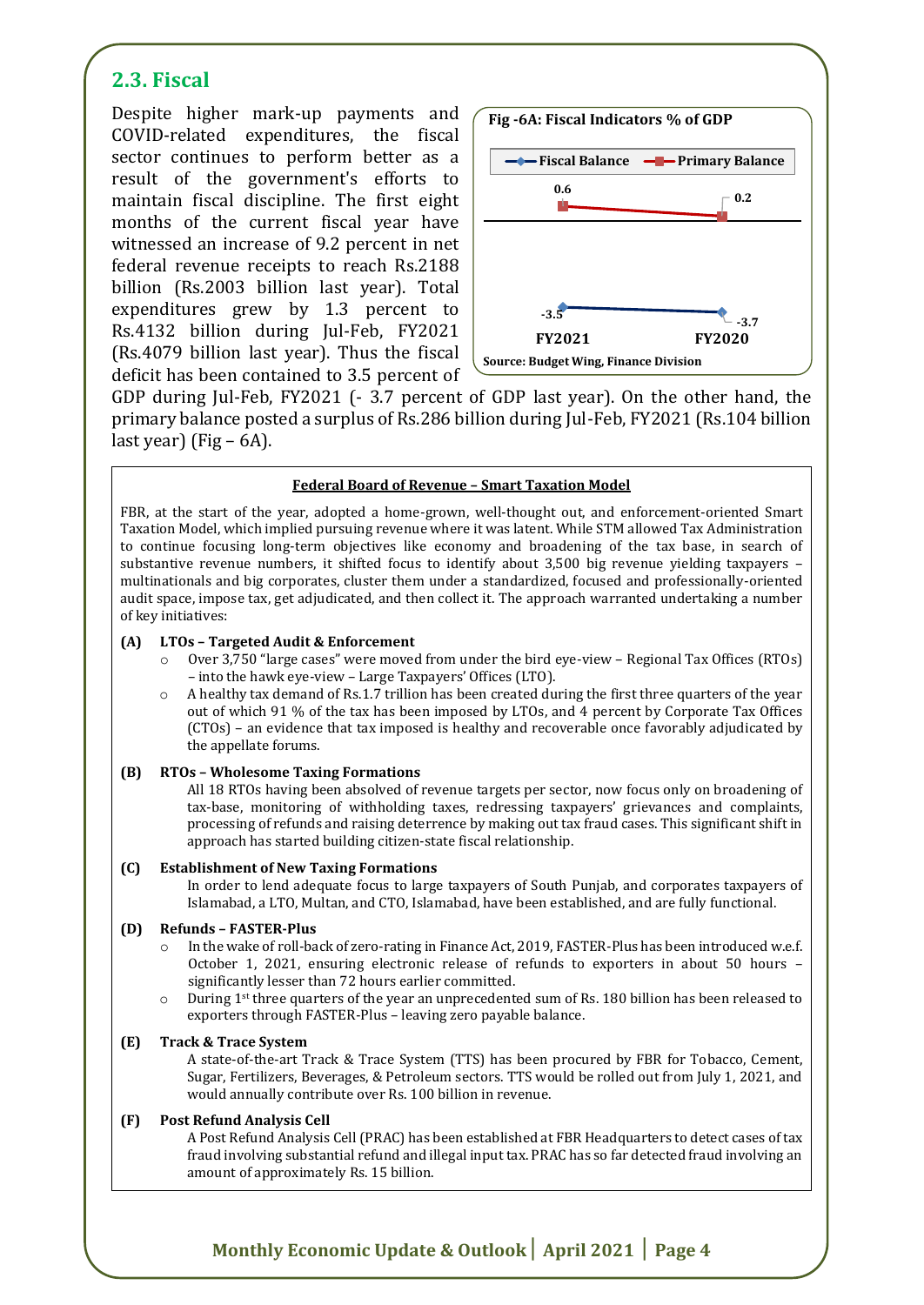#### **FBR Tax Collection**

FBR has been able to achieve double-digit growth in the first nine months of the current fiscal year and surpassed the target by more than 100 billion. The provisional net collection grew by 10.9 percent to Rs.3395 billion during Jul-Mar, FY2021 (Rs.3060 billion last year). Within the total, domestic tax collection grew by 10.7 percent, of which direct tax collection grew by 9.1 percent, sales tax 13.2 percent and FED increased by 2.8 percent. In March 2021 alone, the provisional net collection increased by 49.4 percent to Rs.481 billion (Rs.322 billion in March 2020). For the month of March, the provisional net collection exceeded the target by Rs.114 billion. (Fig -6B).



## **2.4. Monetary**

During  $01$ <sup>st</sup> July –  $02<sup>nd</sup>$  April, FY2021 Money Supply (M2) posted growth of 7.1 percent (Rs 1,475.1 billion) as compared to growth of 8.4 percent (Rs 1,485.3 billion last year). Within Money Supply, Net Foreign Assets (NFA) of the banking system witnessed an expansion of Rs 695.3 billion (Rs 745.2 billion last year). On the other hand, Net Domestic Assets (NDA) increased by Rs 779.8 billion (Rs 740.1 billion last year). Private sector credit posted an expansion of Rs 444.5 billion as compared to Rs 332.8 billion last year which can be considered a healthy sign for economic activities.

Within loans to private sector business, working capital loans increased by Rs 120.4 billion during Jul-Mar, FY2021 as compared borrowing of Rs 192.5 billion during same period last year. Demand for fixed investment loans has seen expansion of Rs 127.4 billion compared retirement of Rs 5.2 billion last year. Under subsidized schemes, Long Term Finance Facility (LTFF) loans witnessed expansion of Rs 110.4 billion as compared Rs 37.0 billion last year. Under Export Finance Scheme (EFS), private sector credit increased by Rs 68.7 billion as compared Rs 109.2 billion last year. Fig – 7 represent **Example 12**<br> **1,246**<br> **1,246**<br> **1,475.1 bil**<br> **1,475.1 bil**<br> **1,475.1 bil**<br> **1,475.1 bil**<br> **1,475.1 bil**<br> **1,475.1 bil**<br> **1,475.1 bil**<br> **1,200**<br> **1,200**<br> **1,200**<br> **1,200**<br> **1,200**<br> **1,200**<br> **1,200**<br> **1,200**<br> **1,200**<br> **1,2** 

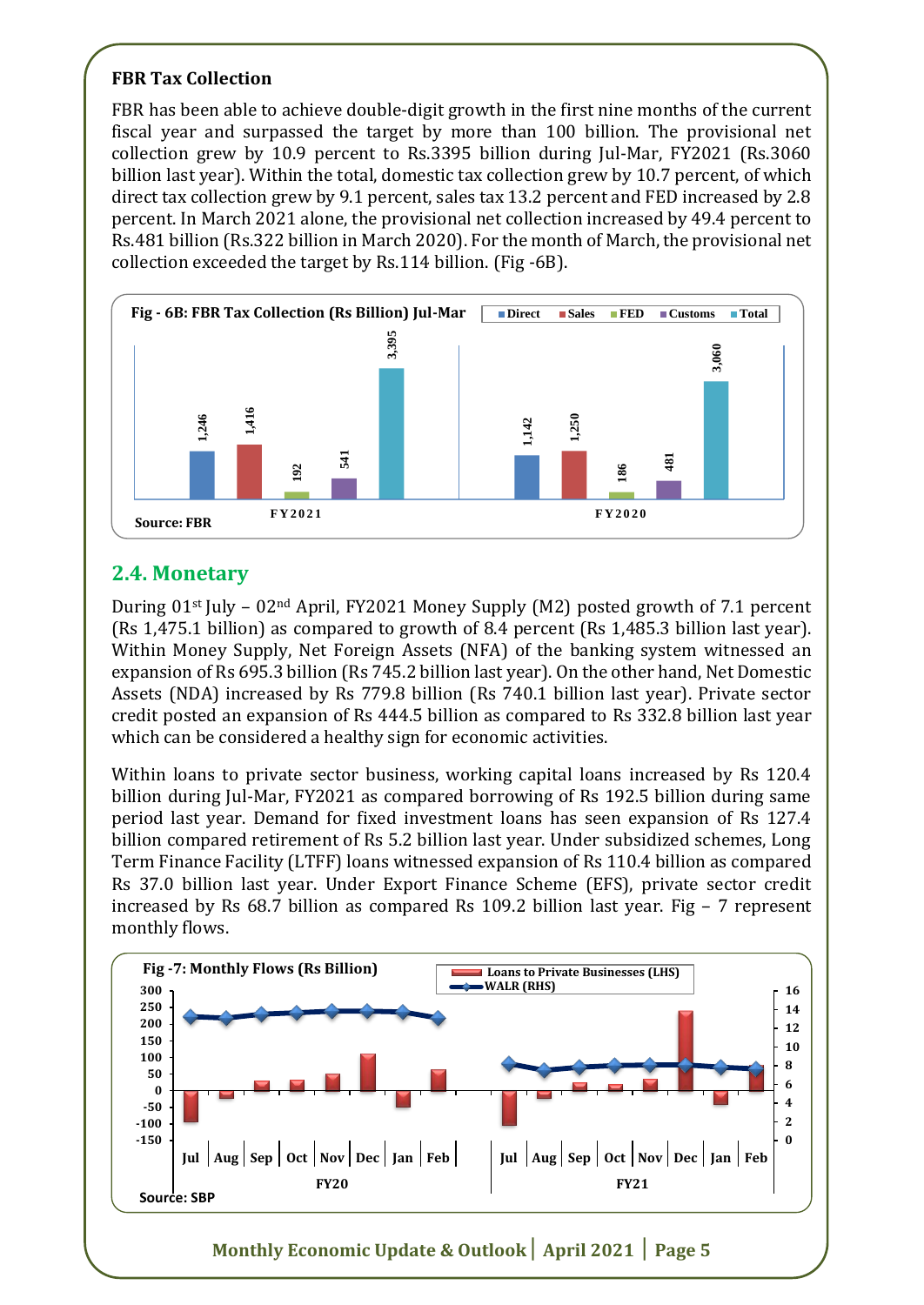## **2.5 External Sector**

On account of 26.2 percent growth in Workers Remittances and 2.3 percent growth in Exports, the Current Account posted a surplus of \$ 959 million (0.5 percent of GDP) for Jul-Mar FY2021. It is worth mentioning that exports on fob were recorded \$ 2.6 billion in Mar 2021 (\$ 1.8 billion last year) thus posting a growth of 43 percent YoY basis.

As per PBS, during Jul – Mar, FY 2021, exports increased by 7.1 percent to \$ 18.7 billion (\$ 17.4 billion last year). During Mar, 2021, main commodities of exports which has shown significant growth compared to Mar 2020, were in dollar term, Knitwear posting growth of 50 percent, Readymade garments; 23.0 percent, Bed wear; 44 percent, Cotton cloth; 9 percent, Cotton Yarn; 39 percent, Basmati rice; 20 percent, Rice others; 9 percent while Fish and fish preparations posted 36 percent growth. The total imports in Jul-Mar FY2021 increased to \$ 39.5 billion (\$ 34.8 billion last year), thus posted 17.4 percent growth. Main commodities imported were Petroleum products, Palm Oil, Petroleum crude, Iron & Steel, Liquefied Natural gas, Plastic Materials, Mobile phone, Electrical machinery & apparatus, Power generating machinery and Raw cotton. Higher imports of these commodities indicate improvement of related sectors as well.

#### **2.5.1 Foreign Investment**

In Jul-Mar FY2021, FDI recorded at \$ 1,395.0 million (\$ 2,150.3 million last year) while total foreign portfolio investment registered an outflow of \$ 265.2 million during Jul-Mar FY2021. FDI received from China \$ 650.8 million (47 percent of total FDI), Hong Kong \$105.7 million (8 percent), United Kingdom \$ 105.0 million (8 percent), US \$ 88.1 million (6 percent) and UAE \$ 73.4 million (5.3 percent). Power sector attracted highest FDI of \$ 737.8 million (53 percent of total FDI), Financial Business FDI \$192.1 million (14 percent) Oil & Gas exploration\$ 158.3 million (11 percent), Trade \$ 108.0 million (8 percent) and Electrical Machinery \$ 104.9 million (8 percent).

#### **2.5.2 Worker's Remittances**

In Jul-Mar FY2021, remittances rose to \$ 21.5 billion (\$ 17.0 billion last year), with a growth of 26.2 percent. Remittances recorded \$2.7 billion in Mar 2021, (\$ 1.9 billion in Mar 2020) showing an increase of 43.1 percent on a YoY basis. Workers' remittances remained above \$ 2.0 billion for **ten** consecutive months. The major inflows of remittance were from Saudi Arabia, U.A.E, USA and U.K, (Fig - 8).



#### **2.5.3 Foreign Exchange Reserves**

Pakistan's total liquid foreign exchange reserves increased to \$23.2 billion on April 8, 2021. After July 5, 2017, the State Bank of Pakistan's reserves now stood at \$16.1 billion while commercial banks' reserves remained \$ 7.1 billion. Strong reserves will help in stabilizing exchange rate.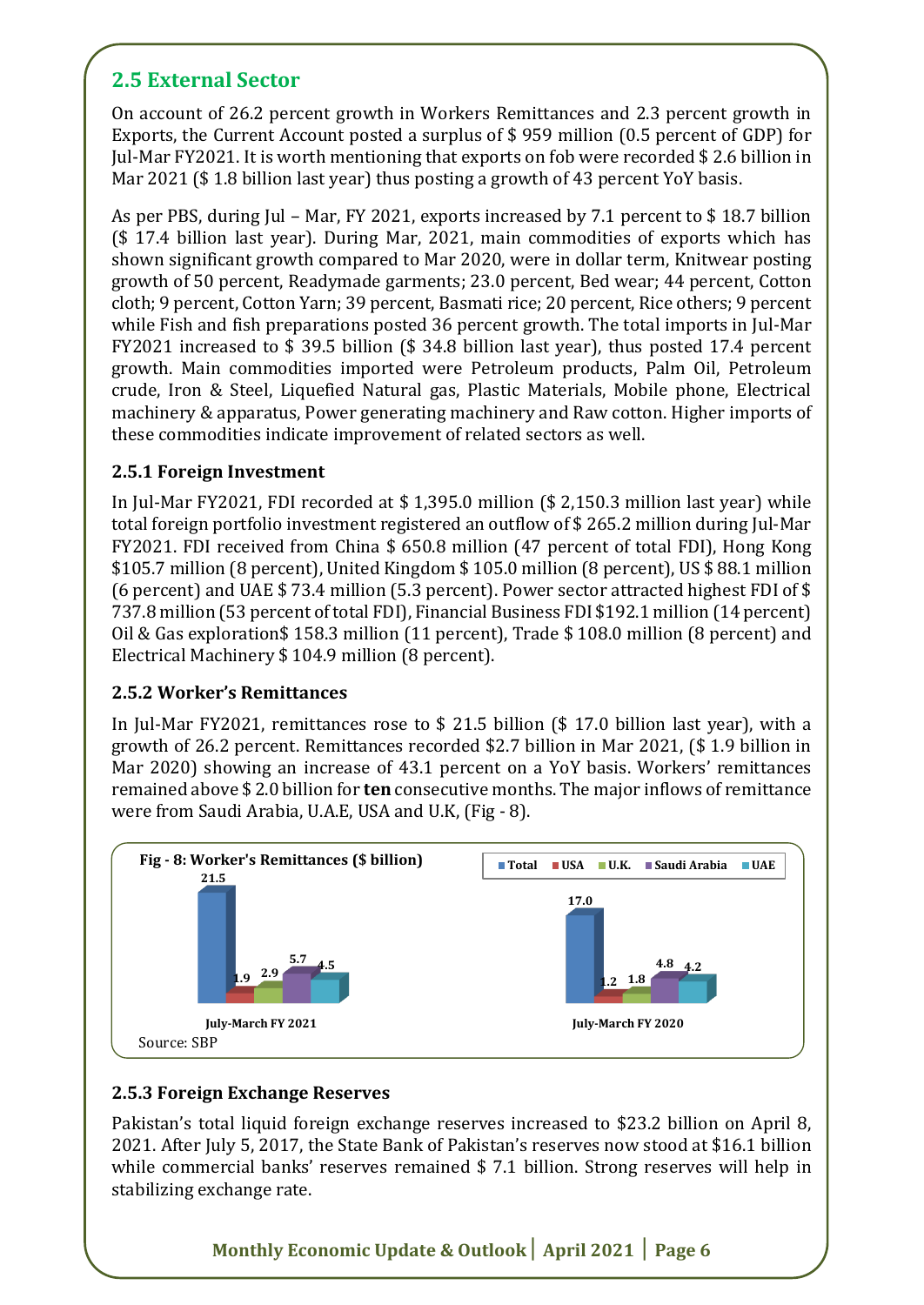## **2.6 Performance of KSE Index**

In Mar 2021, the KSE-100 index shed 1277 points due to acute speed of COVID-19, expectations of lockdown intensified. The index closed at 44,587 points on 31st Mar 2021. Market capitalization lostRs314 billion in the month and closed at Rs 7,892 billion on 31<sup>st</sup> Mar 2021. The trend of major world indices is depicted in (Fig  $-$  9) for comparison purpose.



## **2.7 Social Sector**

- The government has launched a nationwide survey to enroll poor households for the provision of financial assistance under its Ehsaas social protection programme. As many as seven million people are registered as beneficiaries of the EhsaasKafalatprogramme, who receive a monthly stipend of Rs 2,000 each. The doorto-door digital survey, being carried out to identify more people below the poverty line, will be completed by June this year.
- Ehsaas has opened 8171 SMS campaign to facilitate the new deserving households to verify their eligibility under EhsaasKafaalatprogramme. Ehsaas has begun the process of enrolling new beneficiaries which is now 81percent complete.
- 'Ehsaas' has opened 11 'Panagahs' (shelter homes) in the current quarter across different parts of the country including 5 'Panagahs' (shelter homes) in Karachi, 4 in Quetta, Killa Abdullah, Gwadar and Lasbela districts of Balochistan, and one each in Skardu and Mardan districts of Gilgit Baltistan and KP respectively.
- Aiming to tackle very low enrolment rates in age bracket 11-16 years and high dropout rate in grades 5-10, Ehsaas steering committee approved expansion of Waseela-e-Taleem Digital for secondary education stipends which will have a very positive impact on school enrollment and continuation in school for children from poor population."
- Under National Poverty Graduation Program, 48,441 livelihood productive assets have been transferred to the ultra-poor till March 31<sup>st</sup>, 2021 while during the month of March, 6,041 livelihood assets were distributed out of which over 94 percent assets have been transferred to the woman.
- PPAF through its 24 Partner Organizations has disbursed 42,211 interest free loans amounting to Rs 1.39 billion during the month of Mar 2021. Since July, 2019 till 31st Mar, 2021, a total of 1,273,729 interest free loans amounting to Rs 44.57 billion have been disbursed to the borrowers (46% Women). Overall, 1,100 loan centers/branches have been established in about 110 districts by 24 Partner Organizations across the country.
- Under Kamyab Jawan Youth Entrepreneurship Scheme, Rs 5,347 million has been disbursed till Feb, 2021 to the youth for various businesses.
- Bureau of Emigration and Overseas Employment has registered 22,307 emigrants during Mar, 2021 for overseas employment in different countries.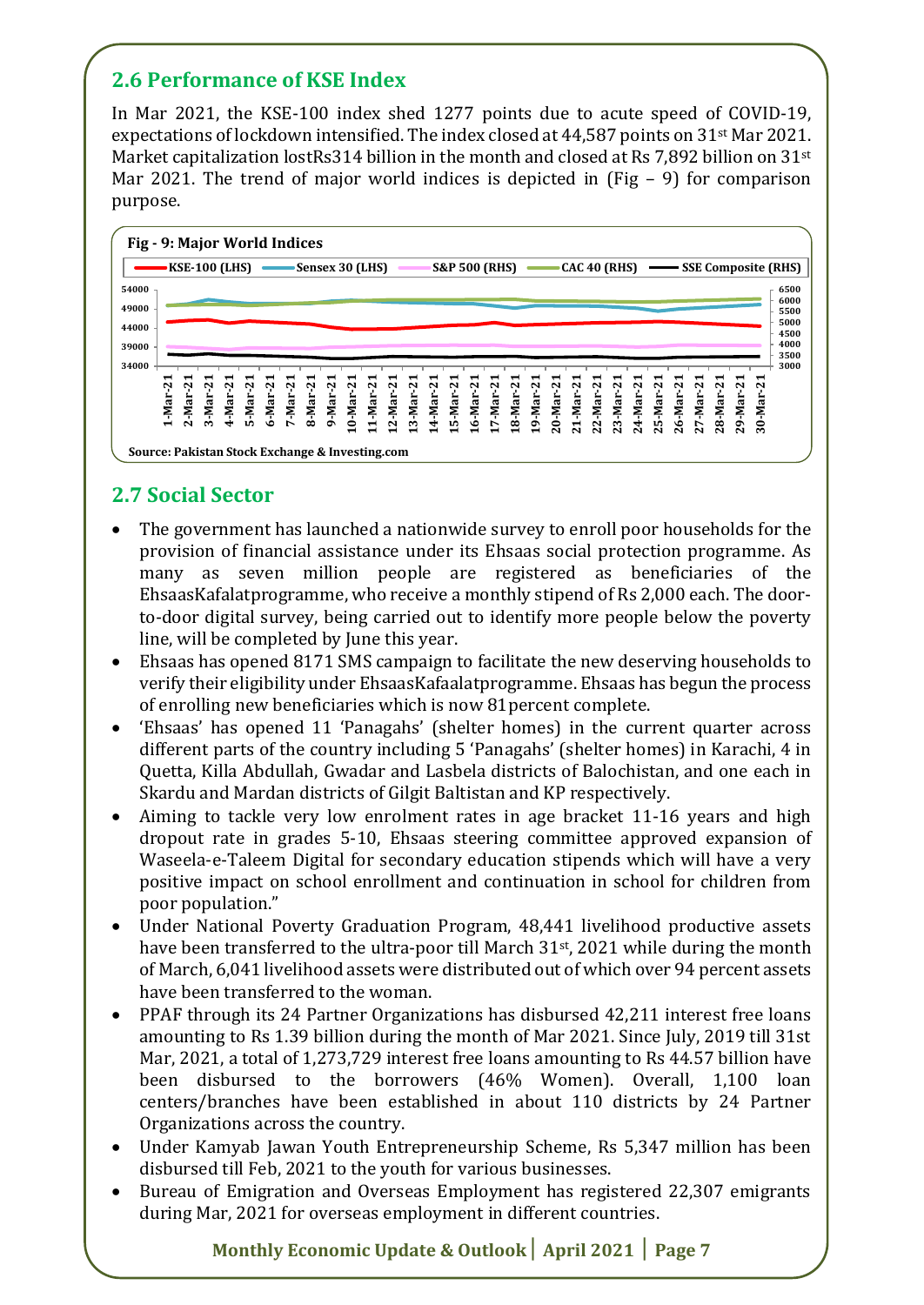- Till April 16th, 2021, so far 745,182 confirmed cases of COVID-19 with 650,775 recoveries and 15,982 deaths recorded in the country.
- Sindh has recorded the most 270,963 cases, Punjab 261,173, Khyber Pakhtunkhwa 103,419 and Balochistan 20,662.
- Based on reported cases the mortality rate is approximately 2.1 percent.
- In the wake of 3rd wave of Covid-19, the Government is employing available public sector capacity and private community to rapidly scale up the health system to prevent spread of pandemic.

### **3. Economic Outlook**

With timely appropriate measures taken by the government to tackle the third wave of the pandemic, risks are mitigated thus better prospects of economic growth are visible.

#### **3.1 Inflation**

Recent increases in international and domestic energy prices are expected to have transitory effects on inflation. However, recent Government interventions to improve the functioning of domestic foods markets and the assuring of sufficient supply to some of these markets are expected to be permanent measures. Thus not only affecting the CPI level, but also future inflation is expected to come down as compared to the scenario when these measures would not have been taken.

The recent rising trends in international commodity prices and domestic energy prices may still exert temporary second-round effects on inflation in the short run, which may be neutralized by the aforementioned Government interventions and a strong exchange rate.

All in all, inflation is expected to remain between 8.0 - 9.5 percent next month. However, from the beginning of the next fiscal year, assuming the absence of any new supply shocks, favourable base effects may start to drive Y-o-Y inflation to lower levels.

#### **3.2 Agriculture**

The recent estimates of crops provided in the Federal Committee on Agriculture (FCA) meeting indicates that the downside risk of cotton production will be mitigated by better performance of all other crops. Thus, agriculture sector is expected to perform well.

#### **3.3 Industrial activity**

The LSM index is exposed to external conditions. In Feb 2021, the LSM index, measuring industrial activity, increased by nearly 4.9 percent on a YoY basis. In coming months strong YoY growth in LSM is expected. In the same period last year, the international and domestic spread of the COVOD-19 virus had depressed industrial activity, LSM declined by 21 percent in Mar 2020. Although Pakistan currently experiences a third wave of virus infections, it may not depress industrial activity as much as it did during the same period last year.

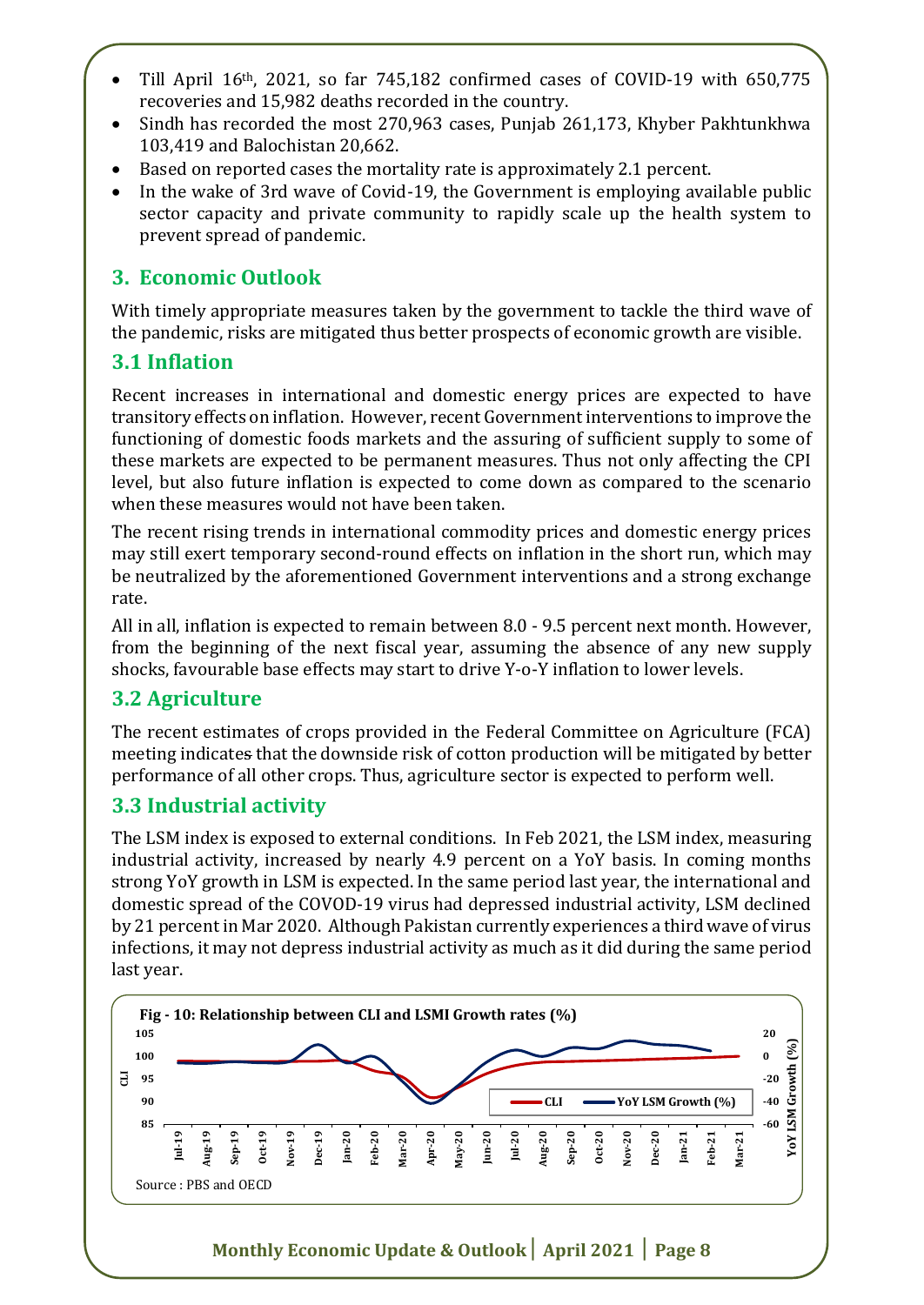## **3.4 Overall economic activity**

The Monthly Economic Indicator (MEI) is based on combining monthly data of indicators that are proven to be correlated with GDP at constant prices. Fig  $-11$  presents the MEI on monthly basis since Jan 2019. It should be noted that some of the data underlying the March MEI are still provisional and may be revised next month. The improvement in the index in March is due to the expected strong Y-o-Y growth in industrial activity in itself but which is also known to spill over into important segments of the services sector. Although other portions of the services sector still suffer from the current new wave of COVID-19 infections and the related measures to safeguard people's health, the economy is still expected to show strong growth.



#### **3.5. External**

According to BOP data, exports of goods and services increased by 2 percent in Jul-Mar 2021 as compared to the same period last year. On the other hand, imports of goods and services had increased by 4 percent. As a result, the trade balance in goods and services deteriorated by nearly \$ 1 billion. This was more than compensated by an increased inflow of remittances by \$ 4.5 billion over the same period. As a result, and taking into account the primary and secondary income balances, the current account of the BOP improved by \$ 5 Billion USD over this period.

In Mar 2021 exports of goods and services showed an YoY increase by 41percent. In April, these are expected to exceed level observed in Mar 2021 (\$ 3.2 billion) mainly due to export-oriented Government policies and strong economic recoveries in the main export markets. Imports are expected to remain above current level, driven by the domestic economic recovery. Since remittances are expected to remain high due to Eid, it is expected that current account in next month will remain near equilibrium.

#### **3.6. Fiscal**

The fiscal performance during the first eight months of FY2021 is an indication of successful adherence to fiscal discipline through careful expenditure management and efforts to improve the revenues. Particularly, FBR tax collection has witnessed a doubledigit growth during the first nine months of FY2021 which is a reflection of growing economic activities in the country despite facing the challenge of the third wave of COVID-19. The current revenue performance is expected to improve further during the last quarter of FY2021 relative to the same period of FY2020 when economic activities were interrupted due to COVID-19.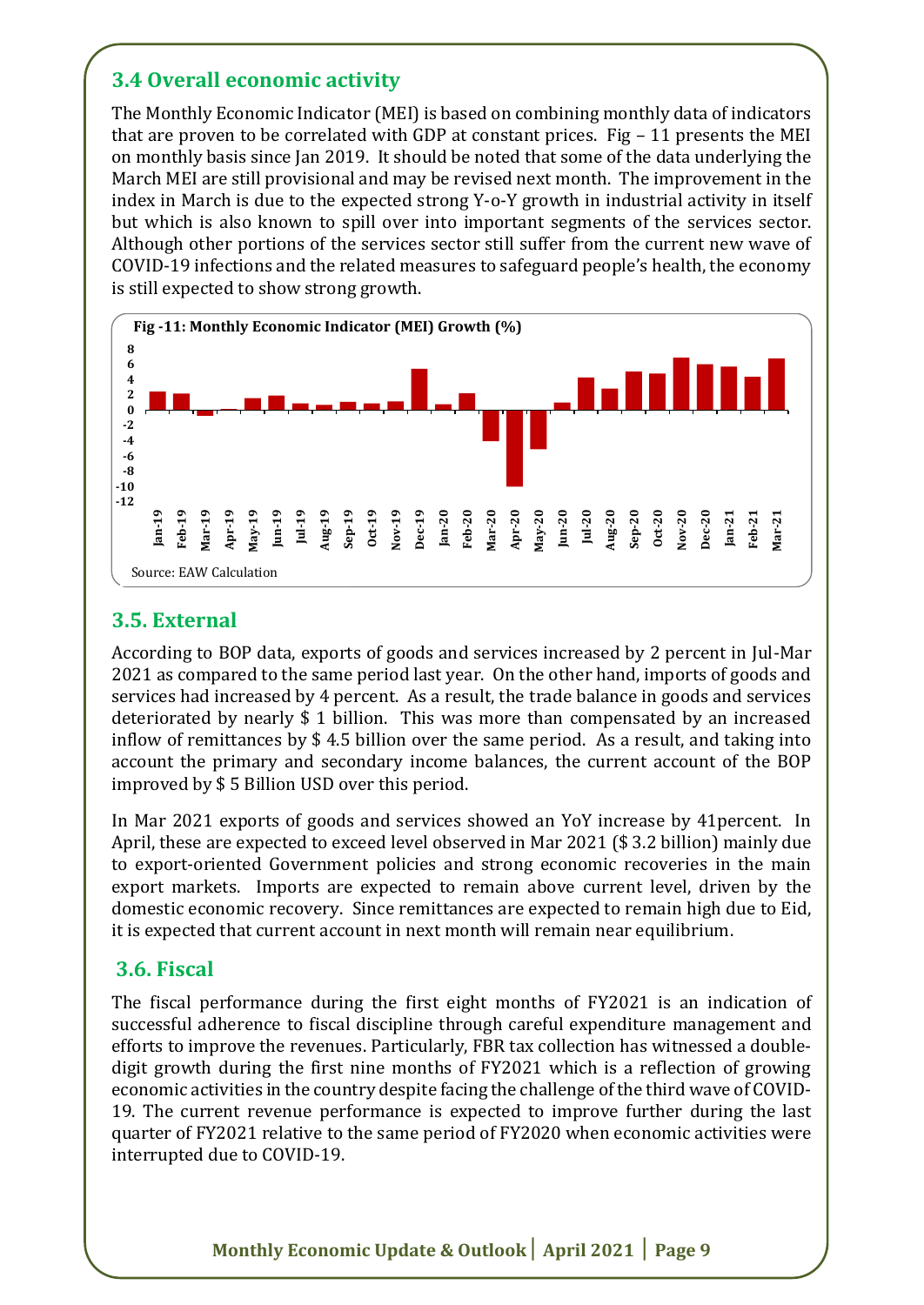### **4. Way Forward**

Government timely response mitigated the social and economic impact of the pandemic. Most mentionable; "smart lockdowns", the Rs. 1.24 trillion stimulus packages, and the unprecedented concessions for the construction and SME sectors. Although third wave of the pandemic has created concerns about economic prospects. However, with sharp rebound of LSM, consistent exports of over \$ 2 billion since Oct 2020 and significant increase of worker remittances will help in due economic recovery. Further entering into international capital market after a gap of over three years and raising \$ 2.5 billion successfully has shown investors' confidence on better prospects of the economy.

Going forward, government economic policy will ensure sustainable, inclusive and equitable growth along with job creation.

**\_\_\_\_\_\_\_\_\_\_\_\_\_\_\_\_\_\_\_\_\_\_\_\_\_\_\_\_\_\_\_\_\_\_**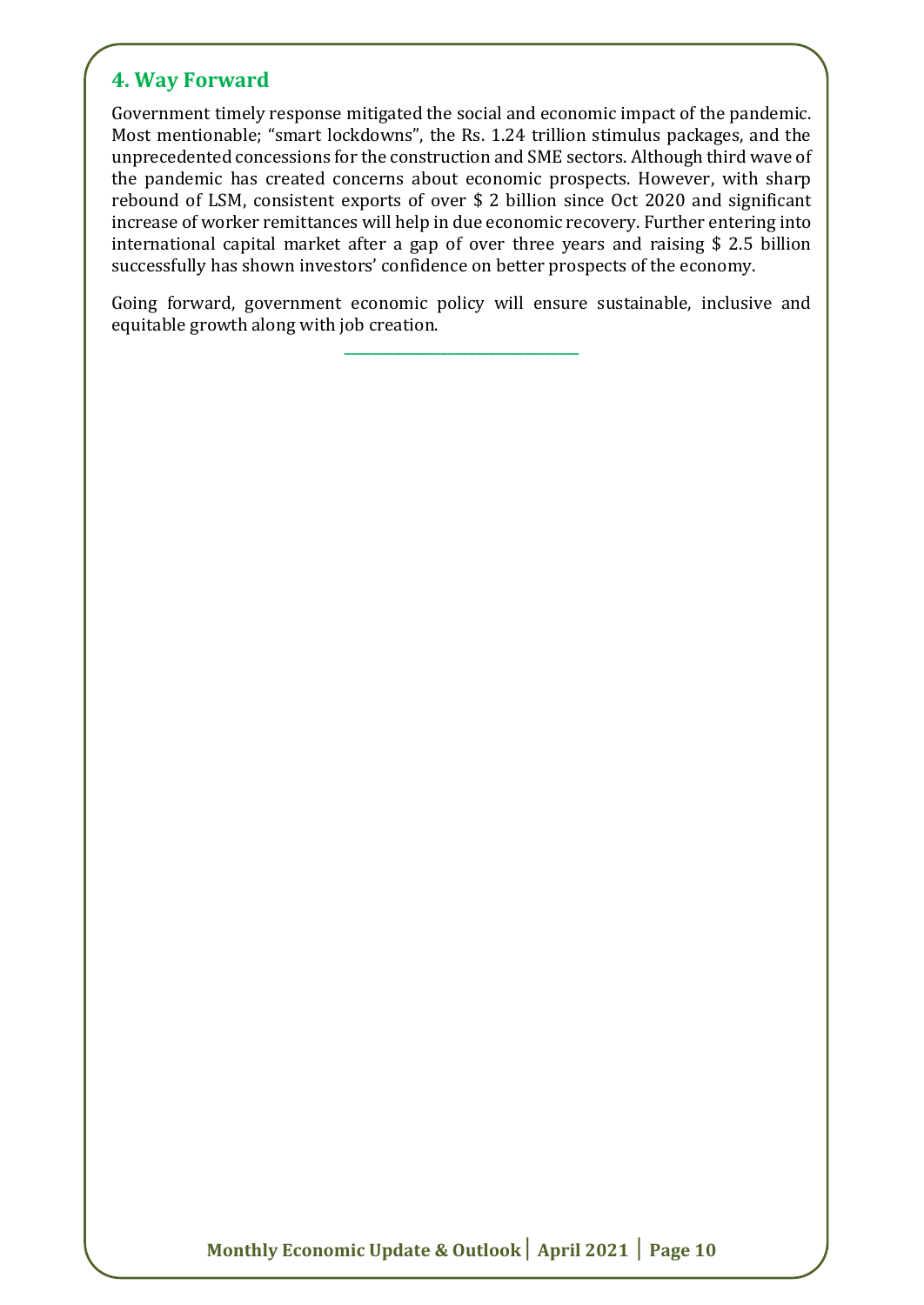## Economic Indicators

#### **(26-04-2021)**

|                                                                       | 2019-20<br>(Jul-Mar)<br><b>External Sector</b>                       | 2020-21<br>(Jul-Mar)                                                        | % Change       |
|-----------------------------------------------------------------------|----------------------------------------------------------------------|-----------------------------------------------------------------------------|----------------|
| Remittances (\$ billion)                                              | 17.0                                                                 | 21.5                                                                        | 126.2          |
| Exports FOB (\$ billion)                                              | 18.3                                                                 | 18.7                                                                        | $\uparrow$ 2.3 |
| Imports FOB (\$ billion)                                              | 34.1                                                                 | 37.4                                                                        | $\uparrow$ 9.4 |
| Current Account Balance (\$ billion)                                  | $-4.1$                                                               | 1.0                                                                         | ↑              |
| <b>Current Account Balance (% of GDP)</b>                             | $-2.1$                                                               | 0.5                                                                         | ↑              |
| FDI $(5 \text{ million})$                                             | 2,150.3                                                              | 1,395.0                                                                     | $\sqrt{35.1}$  |
| Portfolio Investment-Public (\$ million)                              | 331.1                                                                | $-3.5$                                                                      | ↓              |
| Total Foreign Investment (\$ million)<br>(FDI & Portfolio Investment) | 2,377.7                                                              | 1,126.4                                                                     | $\sqrt{52.6}$  |
| Forex Reserves (\$ billion)                                           | 18.675<br>(SBP: 12.274)<br>(Banks: 6.401)<br>(On $22^{nd}$ Apr 2020) | 23.441<br>(SBP: 16.346)<br>(Banks: 7.095)<br>(On 22 <sup>nd</sup> Apr 2021) |                |
| Exchange rate (PKR/US\$)                                              | 160.36<br>(On 22 <sup>nd</sup> Apr 2020)                             | 153.46<br>(On 22 <sup>nd</sup> Apr 2021)                                    |                |
| Source: SBP                                                           |                                                                      |                                                                             |                |

|                              | 2019-20                            | 2020-21                            | % Change         |
|------------------------------|------------------------------------|------------------------------------|------------------|
|                              | (Jul-Feb)                          | (Jul-Feb)                          |                  |
| <b>Fiscal</b>                |                                    |                                    | (Rs Billion)     |
| <b>FBR Revenue (Jul-Mar)</b> | 3,060                              | 3,395                              | 10.9             |
| Non-Tax Revenue (Federal)    | 1,004                              | 989                                | $\downarrow$ 1.5 |
| <b>PSDP</b> (Authorization)  | 522.2<br>$(1st$ Jul to $17th$ Apr) | 534.3<br>$(1st$ Jul to $16th$ Apr) | $\uparrow$ 2.3   |
| <b>Fiscal Deficit</b>        | 1,613                              | 1,603                              | ↓                |
| <b>Primary Balance</b>       | 104                                | 286                                | 个                |
| Source: FBR & Budget Wing    |                                    |                                    |                  |